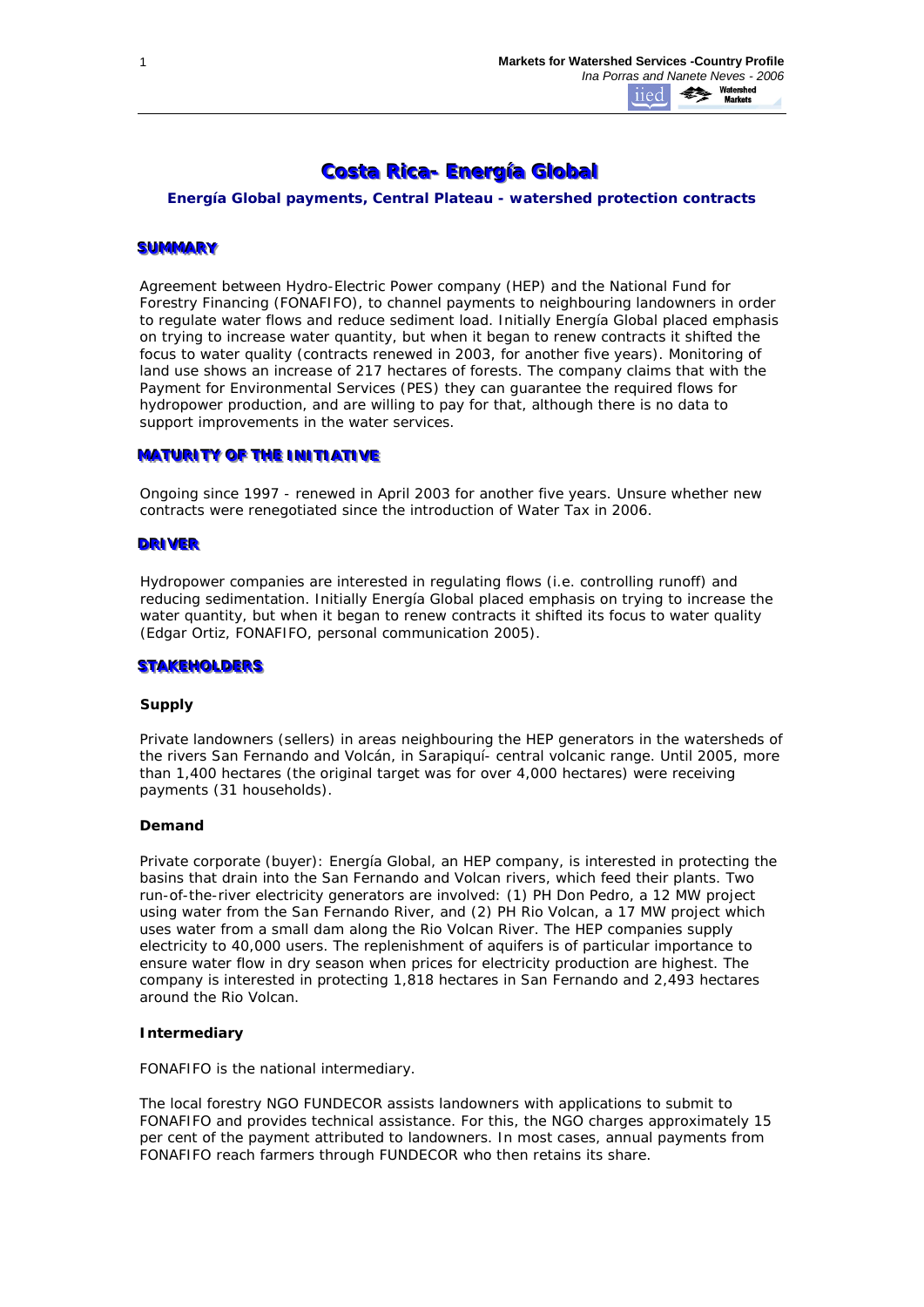FUNDECOR, is responsible for monitoring and is the organism responsible for upholding the contract with FONAFIFO. (Like in the case of Platanar (see case in this review), FUNDECOR has signed the contract with FONAFIFO on behalf of this private agreement).

## *Services Provided by FUNDECOR*

Assistance in clarifying the applicant's land tenure status (when the situation is not contentious)

Preparation of the paperwork for the application to FONAFIFO: legal paperwork and management plan- 95 per cent of FUNDECOR's applications are approved. (Note: The reason is that FUNDECOR only gets its intermediary fee (costs of application process) if and when the project is accepted, therefore FUNDECOR does not pursue the application of cases that do not have enough chance of being approved by FONAFIFO, otherwise they wouldn't recover their investment in their application process.

Intermediation with other statutory bodies, such as the Ministry of Environment (if there is need for forestry permits, for example in the case of applications to the forest management modality)

Certification: FUNDECOR provides supervision, control and monitoring

Financial schemes: timber auctions, future markets (purchase of timber in advance).

*Source: Porras et al., 2006*

#### **Facilitators**

National System of Conservation Areas (SINAC), a statutory body part of the Ministry of Environment, SINAC must be consulted regarding management options in areas designated as biological corridors.

#### **MARKET DESIGN**

#### **Service**

*Flow regulation and sedimentation reduction.* The company is interested in reducing runoff and raise water quality (less siltation) associated with deforestation that affects the efficiency of electricity generation.

#### **Commodity**

- *Conservation and protection of existing ecosystems* through strict protection.
- *Improved management practices* that include sustainable forest management and agroforestry.
- *Reforestation* for commercial purposes.
- *Rehabilitation* of riverbanks and steep slopes.

#### **Payment mechanism**

Intermediary-based: Energía Global channels \$12 per hectare per year to FONAFIFO, who then tops it up with funds from the national PES programme. To cover additional administration costs FONAFIFO charges a five per cent overhead on the funds provided by Energía Global.

# **Terms of payment**

Energía Global transfers PES contribution to FONANFIFO to cover continuous cash payments to landowners. Contracts have been renewed once already and prices renegotiated: since 2003, the buyer has been paying an additional US\$2 per hectare per year.

#### **Funds involved**

US\$400,000 (US\$200,000 each five-year contract) (FONAFIFO, 2005).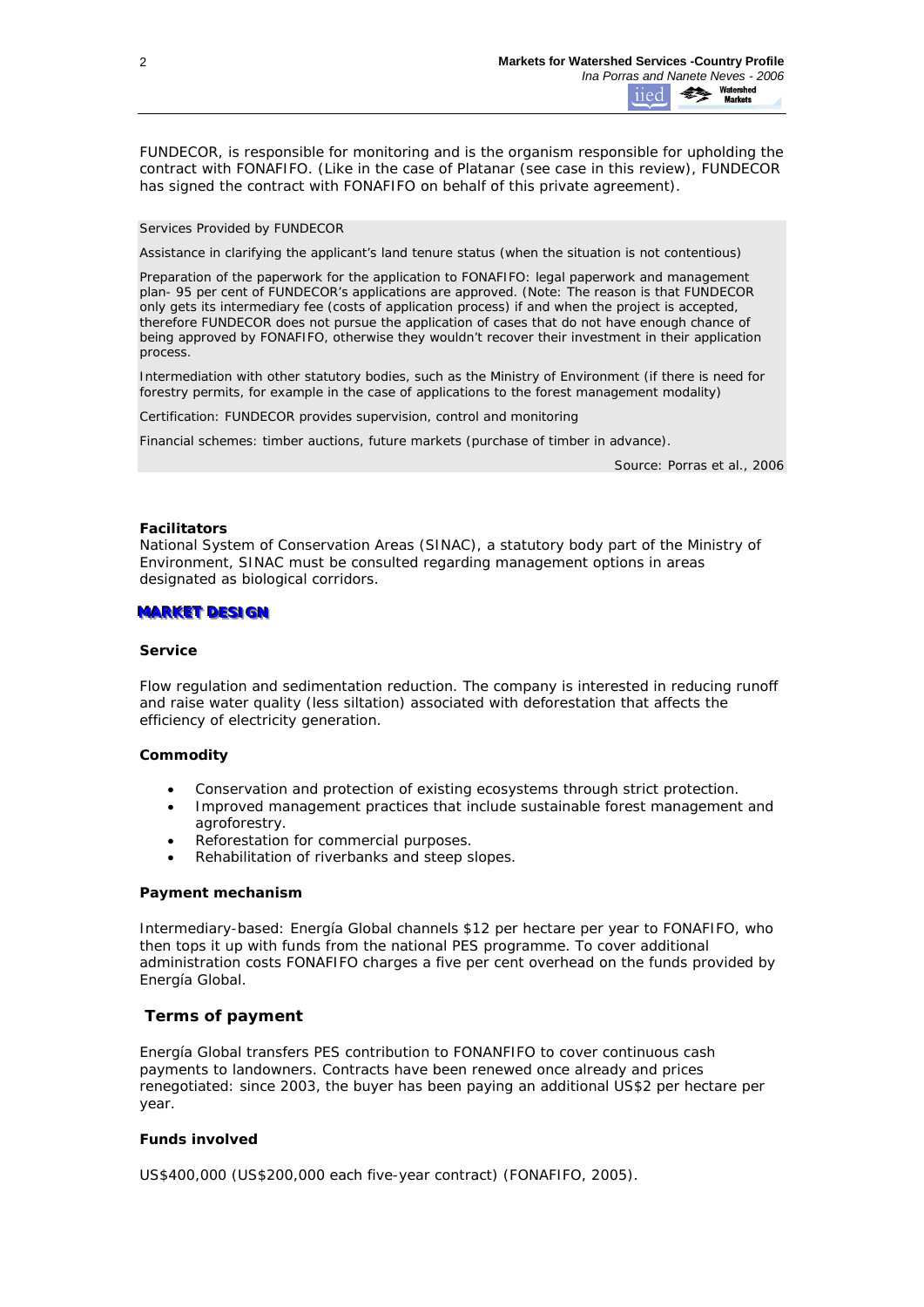# **ANALYSIS OF COSTS AND BENEFITS**

#### **Economic**

It is expected that the company and in turn, electricity users benefit from more stable and efficient electricity supplies but there is no empirical evidence of this. The willingness to renew contracts suggests that both the farmers and the company perceive net benefits from the PES arrangement.

## **Environmental**

To date, payments have been made for 833 hectares in San Fernando and 568 hectares in Rio Volcán. Monitoring of land use shows an increase of 217 hectares of forests.

Expected benefits include reduced erosion and sedimentation in streams, leading to improved water quality, which is critical for drinking water, HEP plants and fisheries. The company claims that with the PES they can guarantee the required flows for the HEP operation, including in the dry season, and are willing to pay for that, although there is no data to support these claims of improvements in the water services.

## **Social**

FUNDECOR has helped clarify property rights for landowners through the registration of land in the National Property Registry.

*POVERTY IMPACTS***.** Most of the social benefits are felt by the poorest, especially the awarding of land titles. In general FUNDECOR has organised 371 households (not necessarily in the Energía Global interest area) many with less than five hectares plantations, with 22,000 hectares in the government's Payments for Environmental Services scheme. FUNDECOR has provided technical assistance to 500 small forest dwellers. Since this payment is embedded within the broader system, it is unclear which local benefits to attribute to this transaction.

Improved environmental awareness due to environmental education scheme funded by FUNDECOR.

Other expected benefits include: improved electricity supplies, although the price of electricity is not controlled by the HEP company and improved health associated with better water quality. However there is little empirical evidence on this.

#### LEGISLATION ISSUES

The scheme is embedded in the government payment scheme. Payments are channelled through the national payments for environmental service scheme.

#### **MONITORING**

Participants *feel* that the system helps maintain water quality and quantity (Rosa, 2003), but there are no systems in place to monitor the changes in water quality and quantity.

# **MAIN CONSTRAINTS**

No information available.